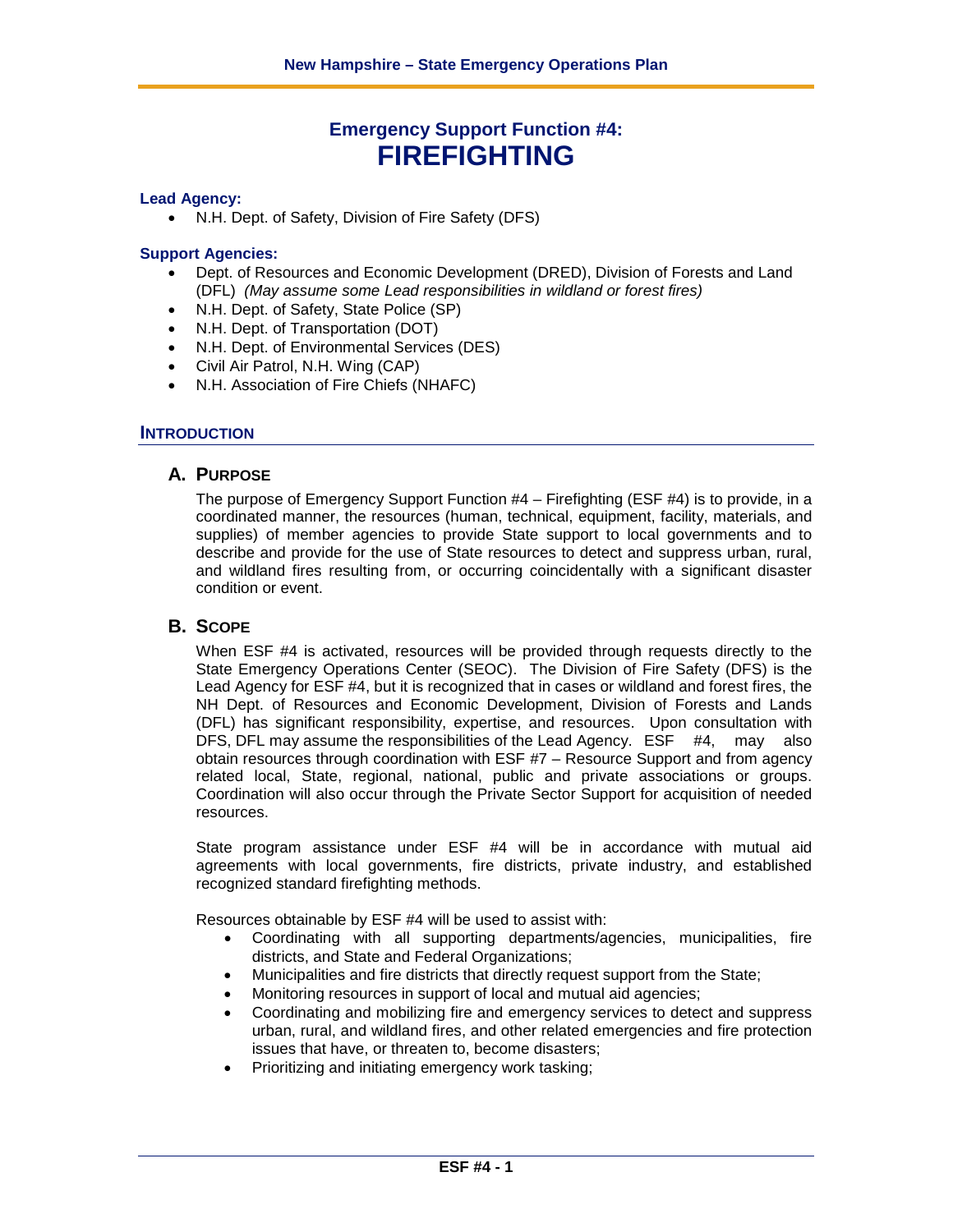- Assisting with the identification of obstructions and damage to the state's critical infrastructure and facilities, as well as general impact assessment in support of State Emergency Response priorities; and,
- Providing personnel for field operations as requested and required.

## **SITUATION AND PLANNING ASSUMPTIONS**

## **A. SITUATION**

The potential for damage from fires in rural and urban areas during and after a major disaster is extremely high. Numerous fires have the potential to spread rapidly causing extensive damage and threaten life and property. Normally available firefighting resources may be difficult to obtain and utilize because of massive disruptions of communications, transportation, utility and water systems. Municipalities and fire districts are responsible for providing fire prevention, detection, suppression, and recovery services within their incorporated areas and may seek assistance from mutual aid compacts. Municipalities and fire districts are responsible for requesting state support in accordance with the SEOP when a fire hazard, fire incident, wildland fire, or disaster exceeds mutual aid capabilities.

## **B. PLANNING ASSUMPTIONS**

- **1.** Many facilities and infrastructure are privately owned. To the extent that damage and restoration to those facilities affects the safety and life-sustaining capabilities of the residents and visitors of New Hampshire, requests for assistance from ESF#4 may be made. Assistance provided by ESF #4 will be determined by the Lead Agency in consultation with appropriate support agencies, the Incident Commander, other affected ESFs, and the SEOC Operations Chief (or designee).
- **2.** The DFS will be responsible for the coordination and provision of all administrative, management, planning, training, preparedness, mitigation, response, and recovery activities pertaining to structural fires. The DFL is responsible for the coordination of all administrative, management, planning, training, preparedness, mitigation, response, and recovery activities pertaining to rural and wildland fires.
- **3.** Based on known or projected threats, imminent hazards, or predicted disasters that may require additional resources (beyond the capability of a local district or mutual aid compact), ESF #4 may mobilize resources and stage them at designated locations in a condition to respond if assistance is requested.
- **4.** ESF #4 Lead and Support Agencies will coordinate with all supporting departments/agencies, municipalities, fire districts, mutual aid compacts and state and federal organizations who may support ESF #4 to ensure operational readiness prior to, during, or after an incident/emergency/disaster to achieve the ESF #4 mission(s).
- **5.** The emergency may require HAZMAT, Search and Rescue (SAR), Emergency Medical Service (EMS), and other specialized responses that may rely upon assistance from ESF #4.

## **CONCEPT OF OPERATIONS**

## **A. GENERAL**

- **1.** The DFS and DFL may have to serve in a Lead or Support role, based upon the type of incident.
- **2.** All equipment requests and inventories will be made by utilizing National Incident Management System (NIMS) Resource Typing to the greatest extent possible.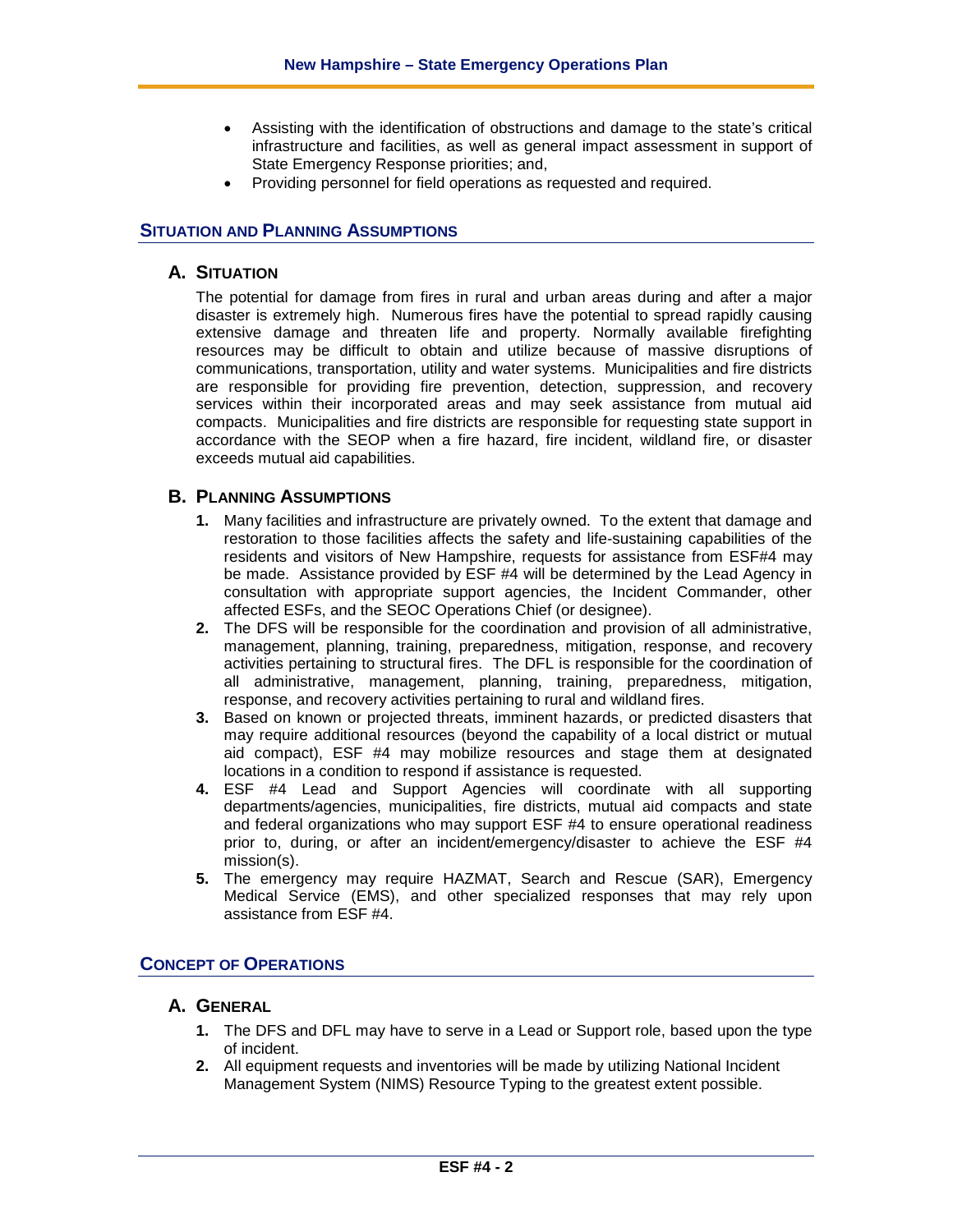- **3.** The status of committed and uncommitted resources is continuously tracked during SEOC activation when ESF #4 resources are utilized.
- **4.** Unified Command will be used to the greatest extent possible to manage ESF #4 assets in the field due to the number and variety of government and private sector organizations that may be involved.
- **5.** If criminal or terrorist activity is suspected in connection with the event, the NH State Police will be advised immediately, if not already involved in the incident.

## **B. ORGANIZATION**

**1. Organizational Chart (Command & Control):** ESF #4 shall function under the direction and control of the SEOC Operations Chief **(***See Organizational Chart in SEOP Base Plan. Chapter IV.4.b)***.**

## **2. Operational Facilities/Sites/Components**

ESF #4 may have to participate on several emergency teams and/or co-locate at several emergency facilities simultaneously (in-state or in another state through mutual aid). A listing of the various locations includes fire departments, dispatch centers, local EOCs, and incident field offices. Facilities through which ESF#4 may have to function, includes:

- a. **Evacuation, Staging, Reception, Sheltering Areas –** In coordination with other ESFs and local entities, identify and maintain routing information to/from staging areas, reception areas, and shelters. Teams may be asked to report for deployment or operational readiness status. Identify routing for special equipment or other special needs that may occur prior to, during, or after an incident.
- b. **Dispatch Centers, Incident Command Posts –** In coordination with other like/similar agencies, state dispatch centers may be established or current local jurisdiction dispatch centers may be utilized to support response efforts on behalf of the State. Incident Command Posts (ICP) may also be established at or near the incident from which response personnel may be dispatched to on the scene operations.
- c. **Agencies' Emergency Operations Centers –** In addition to receiving ESF #4 missions, agencies may receive additional missions serving in a Lead or Support role to other emergency support functions. Agencies may use a "central" Emergency Operations Center concept to manage the different roles and accomplish all mission assignments. The "central" Emergency Operations Center is a "clearinghouse" that is used by the agencies to "track" assigned missions, resources committed, resources available, needed support for resources committed, needed contracts and contractors, and many other matters necessary for an effective emergency operation. In addition, some agencies may develop an "inter-agency" emergency operation center that is below the "central" Emergency Operations Center or clearinghouse.
- d. **State Emergency Operations Center Mission Tasking –** The ESF #4 representative will assign requests for assistance to the agency or agencies that have the most appropriate resources and expertise to accomplish the task. No agency should be tasked more than another to ensure a balance in "mission" tasking and to maximize the use of all available resources. Mission Tasks will be posted to WebEOC.
- e. **Field Operations –** ESF #4 may serve in Field Operations (i.e., the Forward State Emergency Response Team, Impact Assessment Teams: Rapid Response Team, Preliminary Damage Assessment Team, Disaster Field Office operations, Recovery Center operations, intrastate and/or interstate mutual aid assistance). Since activation of these activities usually occurs early in an event, its activation sequence should be prepared for in the first hours of an event.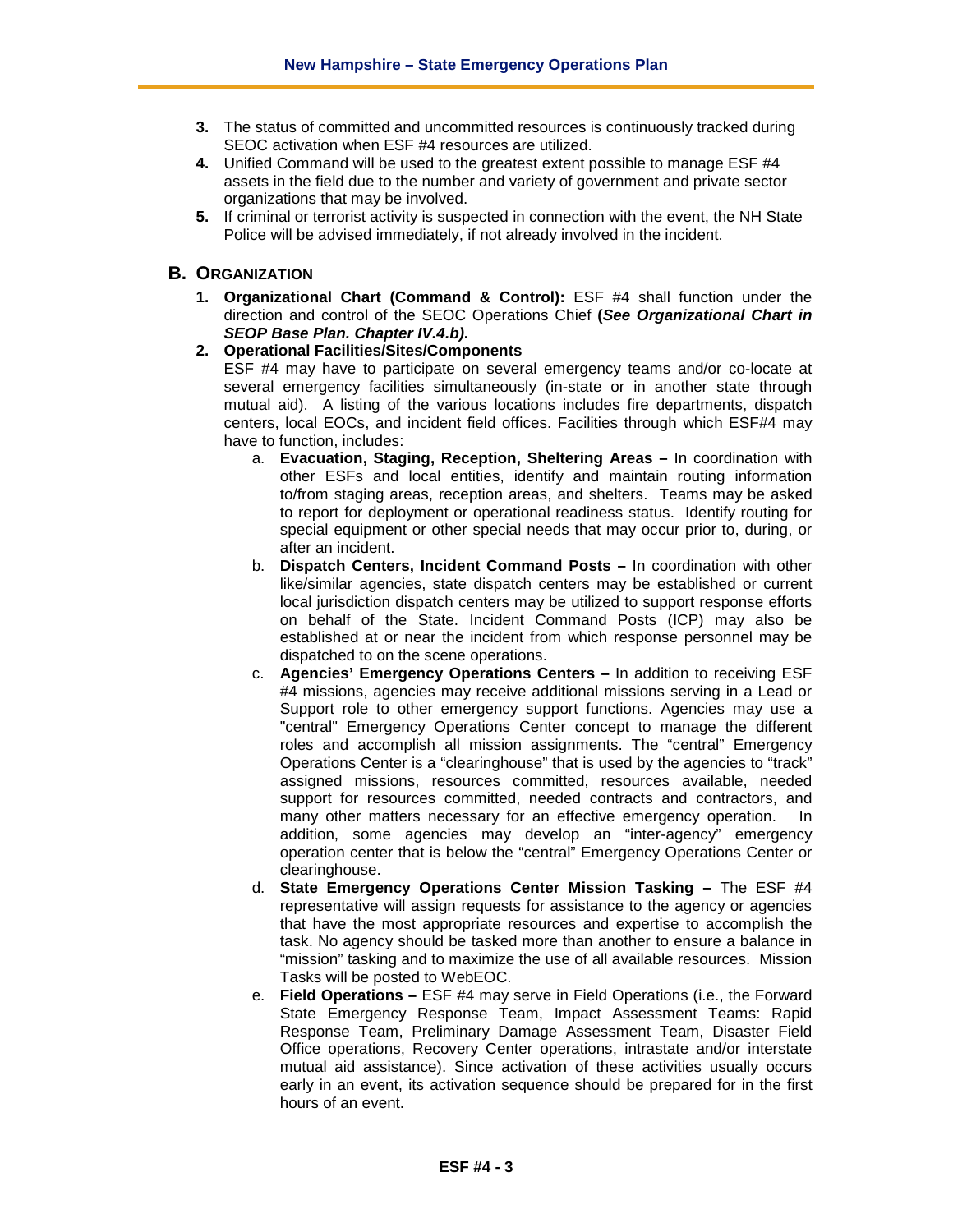- f. **Specialized and Mutual Aid Teams –** Specialized local, Federal, and Mutual Aid teams can be brought in as resources if the proper channels for requesting assistance are followed. Proper declarations would be required and requests should be made on an executive level to mobilize, as appropriate. It will be up to the Local Incident Commander, in consultation with the ESF #4 representative, in the SEOC to make the determination when and to what extent to utilize volunteer organizations in activities.
- g. **Federal Resources -** When ESF #4 foresees or has a need for resources not otherwise available, action will be taken to secure such resources through the *National Response Framework* (NRF) or some other federal source. Normally, an action to secure a resource from a federal source would be coordinated with/through the State Coordinating Officer and/or the Federal Coordinating Officer. However, if an ESF agency has no recourse through the Federal Emergency Management Agency (FEMA), that ESF #4 may coordinate directly with the Federal agency that can provide the needed resource.
- h. **Contracts and Contractors -** Resources that are available through ESF #4 may, at times, best be obtained through a contractor. Agency(ies) contracts may be utilized or access to State of New Hampshire or private sector contracts may be made through coordination with ESF #7. Contractual personnel may not be used to supplant state assets/resources.
- i. **Mitigation and/or Redevelopment –** ESF #4 does not have budgetary authority or funds for mitigation or redevelopment needs that result from an emergency or disaster. Therefore, ESF #4 can only provide (as in-kind or matching) professional, technical, and administrative personnel and their use of related equipment for mitigation and redevelopment efforts that may follow an event. Such in-kind or matching resources can be used to support the review, investigation, contracting, and other professional, technical, and administrative tasks generally required for mitigation and/or redevelopment activities.

## **3. Policies**

- a. Actions initiated under ESF#4 are coordinated and conducted cooperatively with State and local incident management officials and with private entities, through coordination with the SEOC. Each supporting agency is responsible for managing its respective assets and resources after receiving direction from the ESF#4 Lead Agency.
- b. Actions taken during an emergency are guided by and coordinated with state and local emergency preparedness and response officials, Department of Homeland Security officials, appropriate Federal agencies, and existing agency internal policies and procedures.
- c. The organizations providing support for each incident coordinate with appropriate ESFs and other annexes, to ensure appropriate use of volunteers and their health and safety, and to ensure appropriate measures are in place to protect the health and safety of all workers.

## **PHASED ACTIVITIES**

## **A. PREVENTION/PREPAREDNESS ACTIVITIES**

- **1. General**
	- a. Developing plans for the effective response of ESF #4 and protection of public safety during an emergency incident.
	- b. Generating information to be included in SEOC briefings, situation reports, and/or action plans.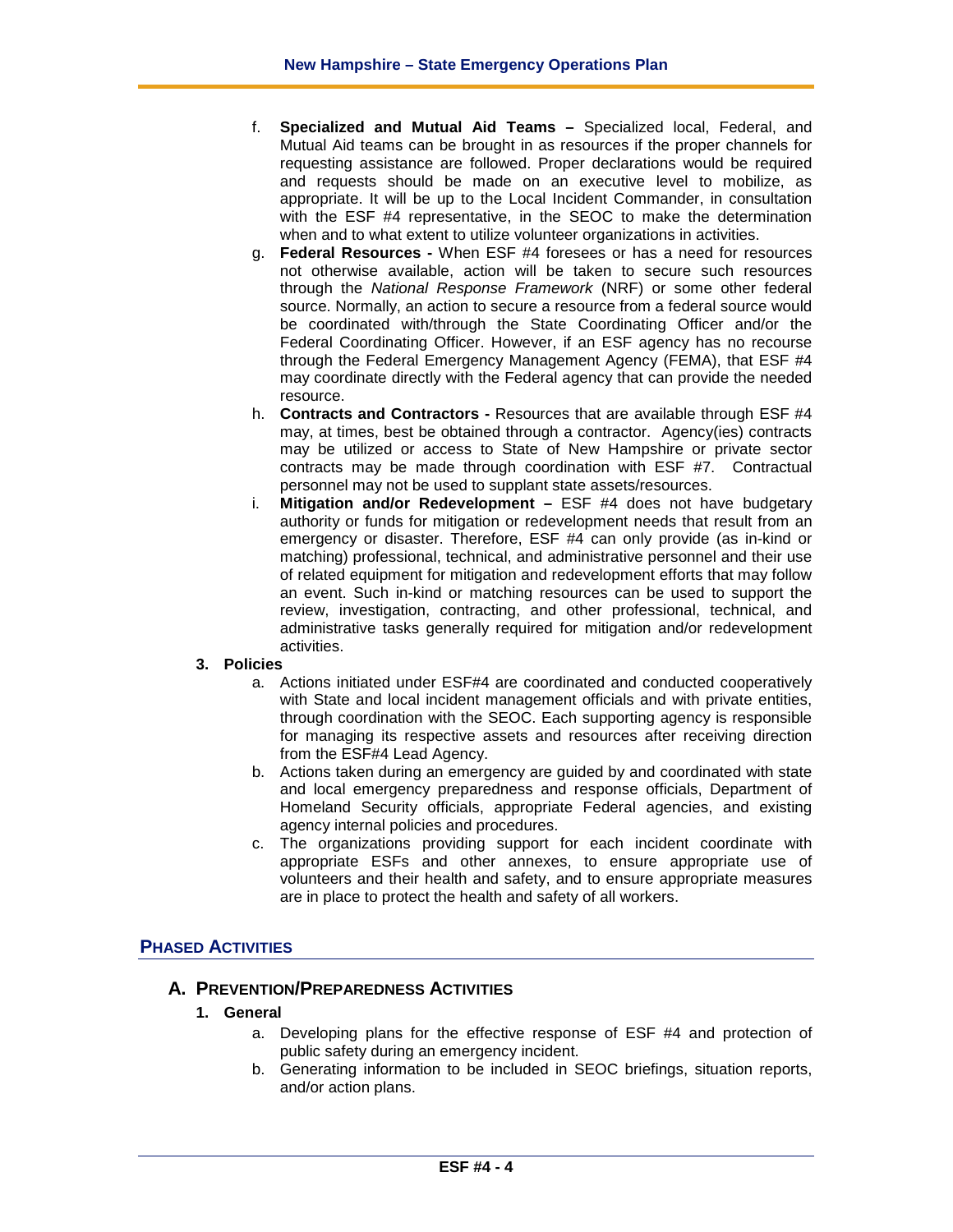- c. Maintaining personnel and equipment in a state of readiness appropriate to existing and anticipated emergency conditions to include mobilizing resources and staging them at various locations.
- d. Maintaining a system to recognize credentials of associated agencies.
- e. Monitoring weather and hazardous conditions that contribute to increased fire danger.
- f. Based upon hazardous conditions, conducting fire prevention and safety education activities for the public.
- g. Providing trained personnel for assignment to the SEOC during activation. Assure sufficient personnel for an extended and/or 24-hour activation period.
- h. Releasing information (in coordination with the JIC, if one is established) on fire-safety and disaster planning/actions via news releases, brochures, or websites.
- i. Developing and maintaining a database of locations and contact information for ESF #4 resources.
- j. Developing procedures to protect public from fires, including evacuation strategies (in coordination with ESF #1 – Transportation).
- k. Developing protocols and maintaining liaison with other consulting and incident-related or specific agencies, organizations and associations.
- l. Assisting local governments in training of personnel and rescue organizations for firefighting operations.
- m. Supporting the Emergency Management Assistance Compact (EMAC) and International Emergency Management Assistance Compact (IEMAC) including training of ESF on EMAC/IEMAC responsibilities, and preidentification of assets, needs and resources that may be allocated to support other states/provinces.
- n. Annually reviewing the Department of Homeland Security Core Capabilities and integrating tasks as appropriate.
- o. ESF #4 personnel should integrate NIMS principles in all planning.
- p. Evaluating the probability and time period of the response and/or recovery phases for the event.

## **B. RESPONSE ACTIVITIES**

- **1.** Assigning and scheduling sufficient personnel to cover an activation of the SEOC for an extended period of time. Providing updates and briefings for any new personnel reporting for ESF #4 duty. Maintaining and updating WebEOC as appropriate for all ESF #4 agencies.
- **2.** Coordinating available data on buildings, structures and other related risks associated with the work of ESF #3 – Public Works & Engineering if the incident involves structural issues.
- **3.** Assessing the situation, as requested, to include:
	- a. Impact and type of exposure to the affected population, including probable direction and time of travel of the fire (if wildland or rural);
	- b. Potential impact on human health, welfare, cultural resources, safety and the environment;
	- c. Types, availability, and location of response resources, technical support, and firefighting and cleanup services needed; and,
	- d. Priorities for protecting human health, safety, welfare, resources, and environment.
- **4.** Supporting fire investigations and inspections as needed.
- **5.** Assisting in evacuation of individuals and animals in impacted area.
- **6.** Providing fire safety information for the public in coordination with ESF# 15 Public Information.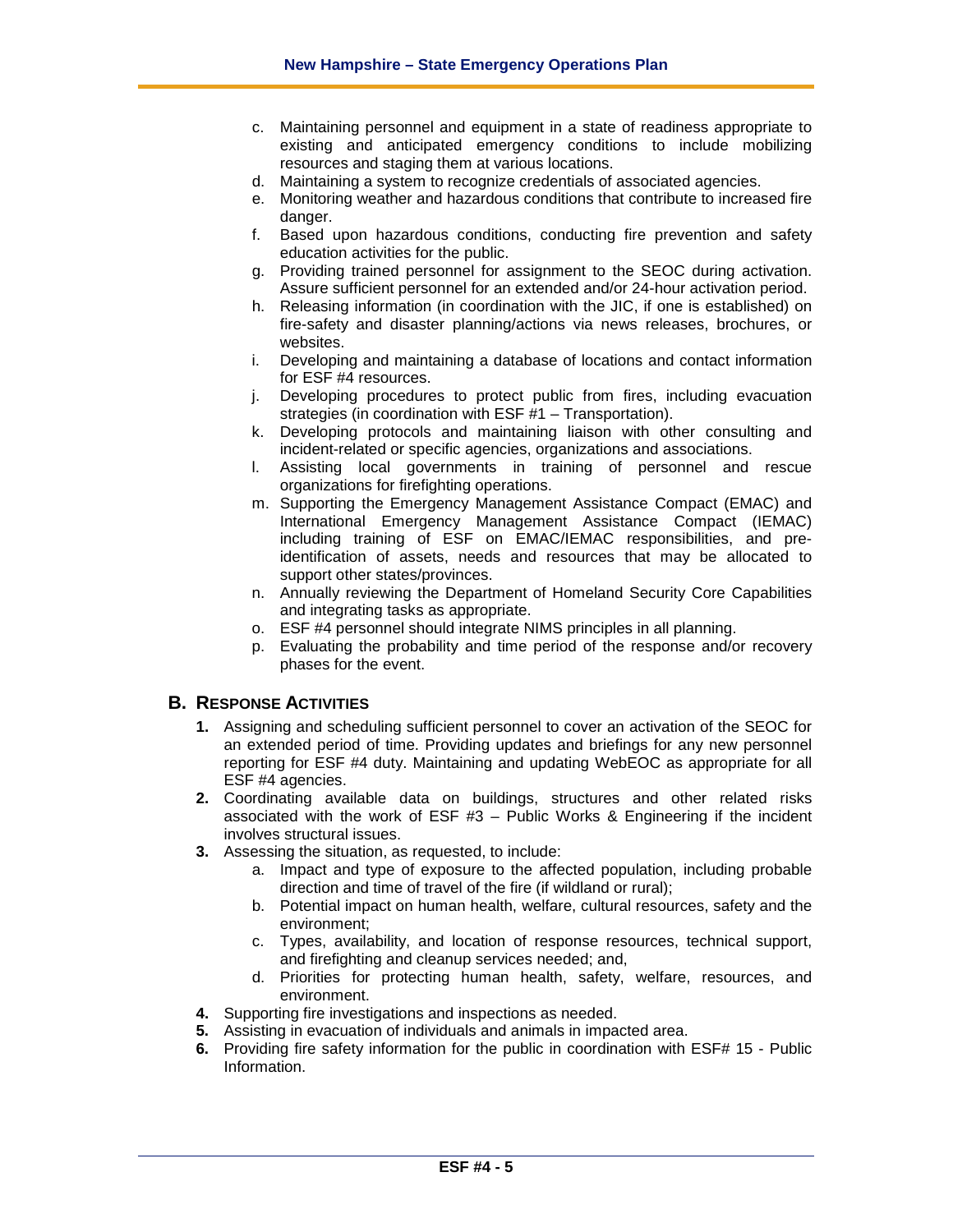- **7.** Assisting, as requested, to help provide temporary construction of emergency routes as necessary for passage of emergency response personnel including construction of firebreaks.
- **8.** Planning and preparing the notification systems to support the requests and directives resulting from a Governor-declared State of Emergency and/or requests for a Federal disaster declaration.
- **9.** Coordinating with ESF #10 Hazardous Materials and other ESFs, as necessary.
- **10.** Providing support for any Protective Action Requirements (PAR) the incident requires.
- **11.** Providing monitoring of any contaminated areas and consult with appropriate support agencies to provide access and egress control to contaminated areas.
- **12.** Coordinate and prepare for arrival of federal assets, as requested. Plan and prepare the notifications systems to support the deployment of response personnel.
- **13.** Coordinating with ESF #7 for the location and use of storage sites as staging areas for the deployment of personnel, assets and materials (including food, fire suppression equipment, medical supplies, chemicals) into the affected area.
- **14.** Beginning the evaluation probability and time period of the recovery phase for the event. If recovery phase is probable in the near future, start pre-planning for recovery actions.
- **15.** Continuing to update WebEOC and mission assignment tasking.
- **16.** Continuing the development of an "After-Action Report" for ESF #4.

# **C. RECOVERY ACTIVITIES:**

- **1.** Assigning and scheduling sufficient personnel to cover continued activation of the SEOC.
- **2.** Providing updates and briefings for any new personnel reporting for ESF #4 duty.
- **3.** Maintaining and updating WebEOC as appropriate for all ESF #4 agencies. Seeking information concerning projected date the SEOC will deactivate.
- **4.** Evaluating and tasking ESF #4 support requests for impacted areas. Continuing to coordinate activities and requests with partner ESFs. Coordinating appropriate records of work schedules and costs incurred by ESF #4 agencies during the event.
- **5.** Preparing for the arrival of and coordinating with FEMA ESF #4 personnel.
- **6.** Generating information to be included in SEOC briefings, situation reports, and/or action plans.
- **7.** Identifying and tracking any lost or damaged equipment and record any personnel injuries or equipment accidents.
- **8.** If mitigation and/or redevelopment phase is probable, start pre-planning actions with agency, State, and/or federal officials. Implement and monitor "After-Action Report" for ESF #4.

## **D. MITIGATION ACTIVITIES**

- **1.** Providing updates and briefings for any new personnel or agencies providing services under ESF #4.
- **2.** Evaluating the probability and time period of the mitigation and/or redevelopment phase for the event. Collaborating with other ESF agencies regarding mitigation and/or redevelopment activities that may need ESF #4 support. Beginning to plan for and provide support for mitigation and/or redevelopment activities that may begin before SEOC deactivation and continue for several months.
- **3.** Supporting requests and directives resulting for the Governor and/or FEMA concerning mitigation and/or redevelopment activities. Probable requests and directives include establishment of review and study teams, support of local government contracting for mitigation and/or redevelopment needs, and other similar professional, technical, and administrative activities.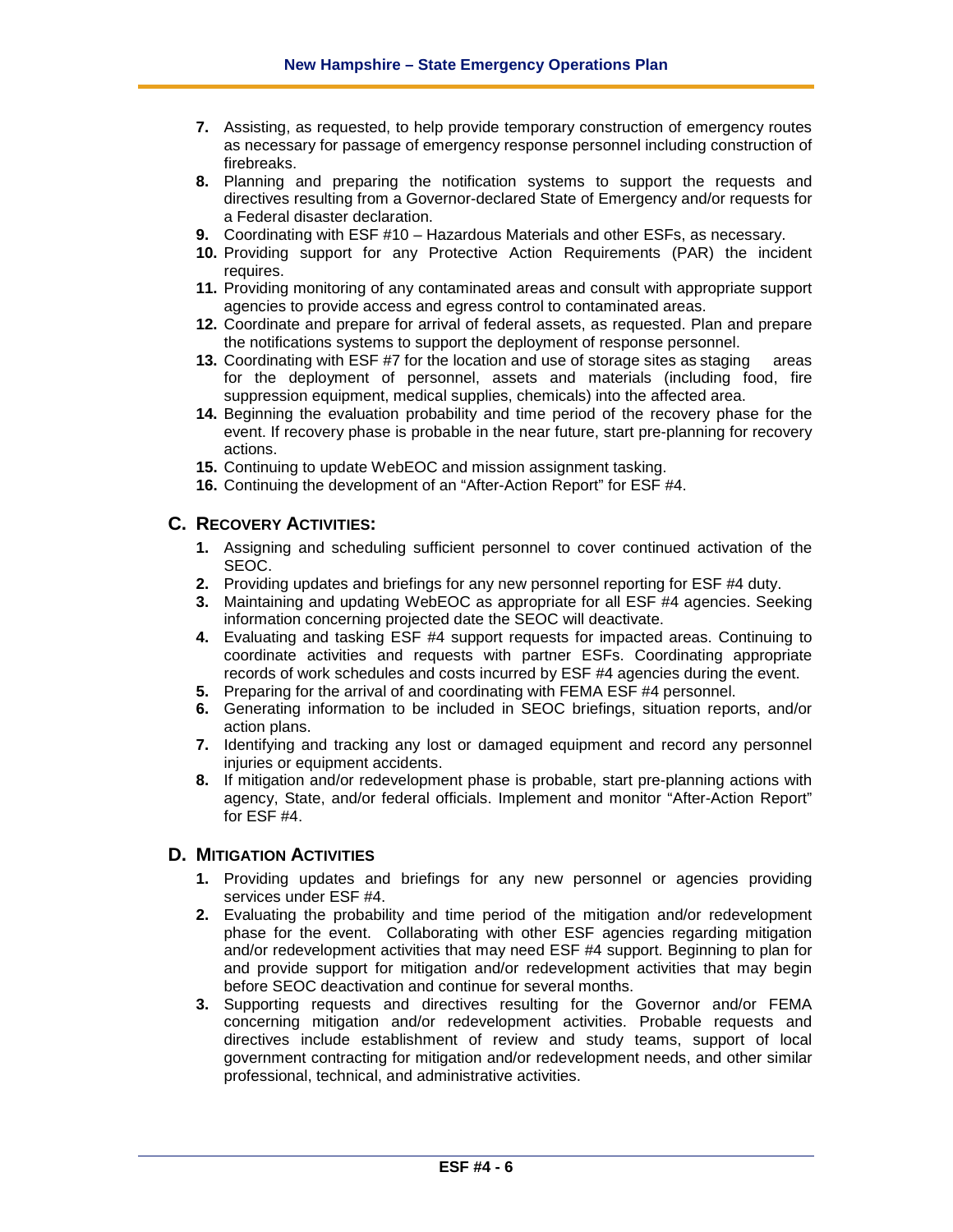- **4.** Generating information to be included in SEOC briefings, situation reports, and/or action plans.
- **5.** Implementing and monitoring the "After-Action Report" for ESF #4, including activities that may need to be incorporated into future activations and plans.

## **ROLES & RESPONSIBILITIES**

## **A. ACTIVITIES ASSOCIATED WITH FUNCTION:**

- **1.** All ESF #4 Lead and Support Agencies will provide available, trained personnel to serve as ESF #4 representatives in the SEOC, as capable. Maintain and update WebEOC as needed.
- **2.** All personnel have access to their agency's available and obtainable resources. The committed and uncommitted status of such resources is continuously tracked during an activation of the SEOC. All personnel have access to appropriate records and data that may be needed for an ESF #4 response (i.e., mutual aid compacts, facilities listings, maps, etc.).
- **3.** Participating in the evaluation and mission assignment of ESF #4 resource requests submitted to the SEOC including resources that are available through mutual-aid agreements, compacts, and/or FEMA.
- **4.** Supporting the development of situation reports and action plans for ESF #4 during activation of the SEOC.
- **5.** Providing Subject Matter Experts (SME's) as requested to support public notification and information and other emergency response activities.
- **6.** Assisting in revisions/updating of ESF #4 and other appropriate and related response/mitigation plans.
- **7.** Working with the Safety Officer to ensure the health and safety of response workers.

## **B. AGENCY SPECIFIC**

#### **1. Lead Agency: Dept. of Safety, Division of Fire Safety**

- a. ESF #4 administration, management, planning, training, preparedness, response, recovery, and mitigation/redevelopment activities. Assuring worker safety.
- b. Assigning personnel to the ESF #4 duty schedule at the SEOC. Providing staffing and resources necessary to conduct impact assessment of the impacted area.
- c. Developing operating procedures to implement the Firefighting Emergency Prevention/Preparedness/Response/Recovery/Mitigation functions.
- d. Working with support agencies to assure maintenance and periodic updating/revision of this ESF Appendix.
- e. Maintaining position logs and mission-tasking in WebEOC.
- f. Developing and implementing plans for protection of public safety through coordination of firefighting prevention, suppression, investigation, recovery, and mitigation activities associated with agency mission. Coordinating with other support agencies, ESFs, and external partners to meet mission requirements.
- g. Providing technical assistance to other ESFs and internal and external partners during emergencies/incidents that have firefighting components.
- h. Participating in exercises/drills to test operating procedures. Providing appropriate training to meet ESF mission. Ensuring that all support agencies are included in appropriate training and exercise functions.
- i. Releasing information on fire safety and disaster planning through news releases, brochures, websites, or other means.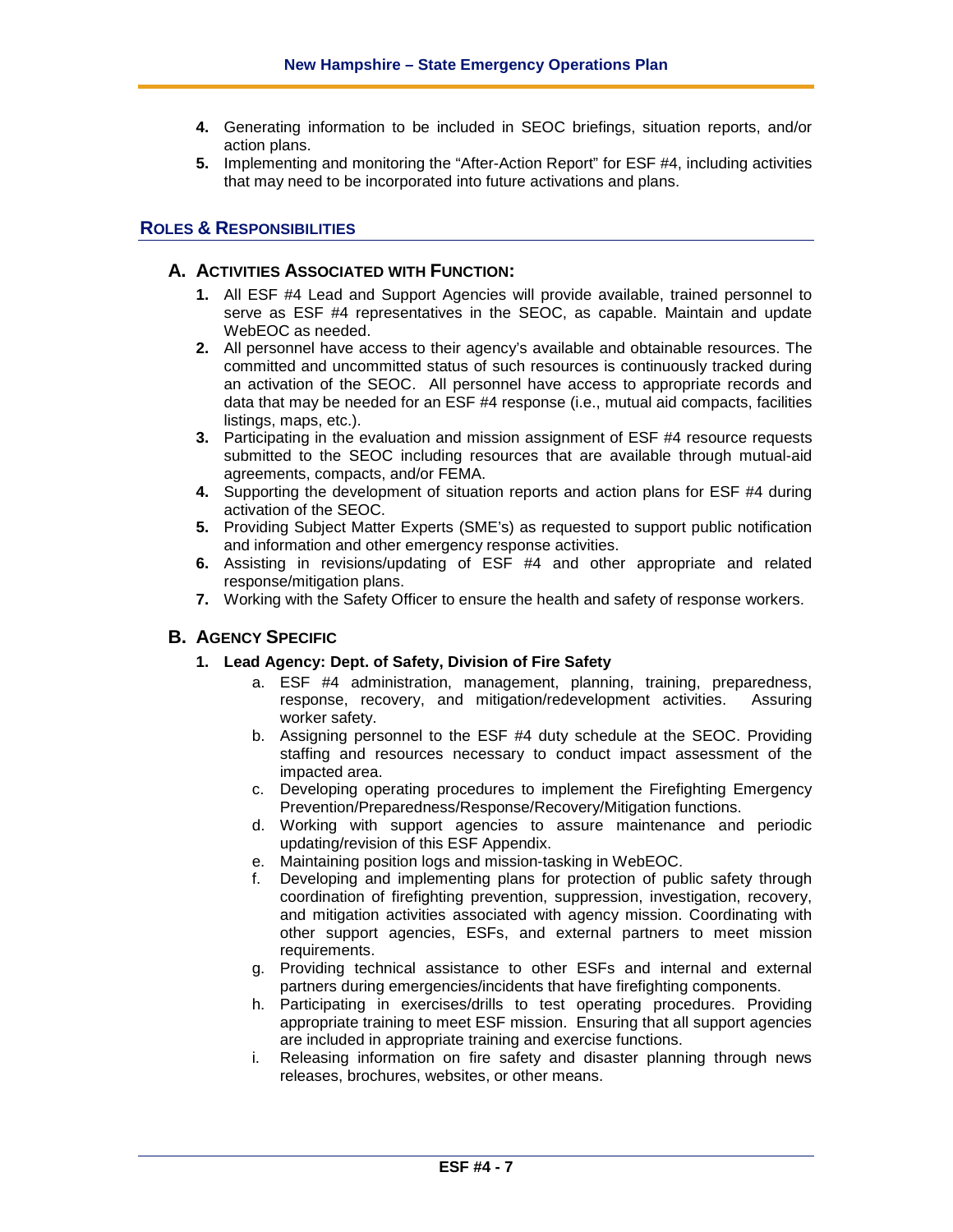- j. Coordinating meetings and activations, as necessary, of the appropriate response-related teams, agencies and partners. At such meetings, participants will discuss the operational preparedness and response actions necessary for ESF #4 coverage and responsibilities.
- k. Providing/securing appropriate mappings, floor plans, etc. pertinent to mission response activities.
- l. Providing appropriate fire investigations. Arranging for prosecution of structural related arson.
- m. Developing and maintaining a database of points of contact, agency missions, etc. for support agencies.

\*During incidents involving rural or wildland fires, DFL may assume some Lead responsibilities.

#### **2. Support Agencies**

- a. **Dept. of Resources and Economic Development – Division of Forests and Land (DFL) (Primary Support)** 
	- i. Maintaining inventories of forestry-related fire facilities, equipment, and personnel throughout the State.
	- ii. Assisting DFS in determining long-term impacts of incidents involving firefighting missions/activities.
	- iii. Monitoring and providing fire weather and danger forecasts to all wildfire suppression forces.
	- iv. Conducting statewide wildfire prevention to include public wildfire information and education activities. During incident, coordinating with Incident PIO and/or JIC.
	- v. Conducting impact evaluation of burned area with regard to need for debris management and reforestation.
	- vi. If required/requested, coordinating the evaluation of wildlife habitat and watershed damage with responsible agencies.
	- vii. Conducting origin and cause determination on wildland fires and cooperating with support agencies to prosecute wildland arson.
	- viii. Providing incident management teams as requested.

#### b. **N.H. State Police (SP)**

- i. Providing air and ground support, as requested, for damage assessment.
- ii. Assisting with setting of safety perimeters and evacuation due to fires, including closings/restricted access of highways and roadways.
- iii. Assisting in the development of any specialized routes needed for response personnel and equipment.
- iv. Conducting arson investigations.
- v. Working with ESF #1 and ESF #3 to coordinate law enforcement escort support for the movement of firefighting personnel and equipment.

#### c. **Dept. of Transportation (DOT)**

- i. Coordinating transportation support for ESF #4 including damage assessment, response, restoration activities and equipment movement through ESF #1.
- ii. Providing SMEs and infrastructure and engineering support, damage assessment, and critical information during incident-related fires.
- iii. Assessing and reporting damage caused by fires to critical infrastructure.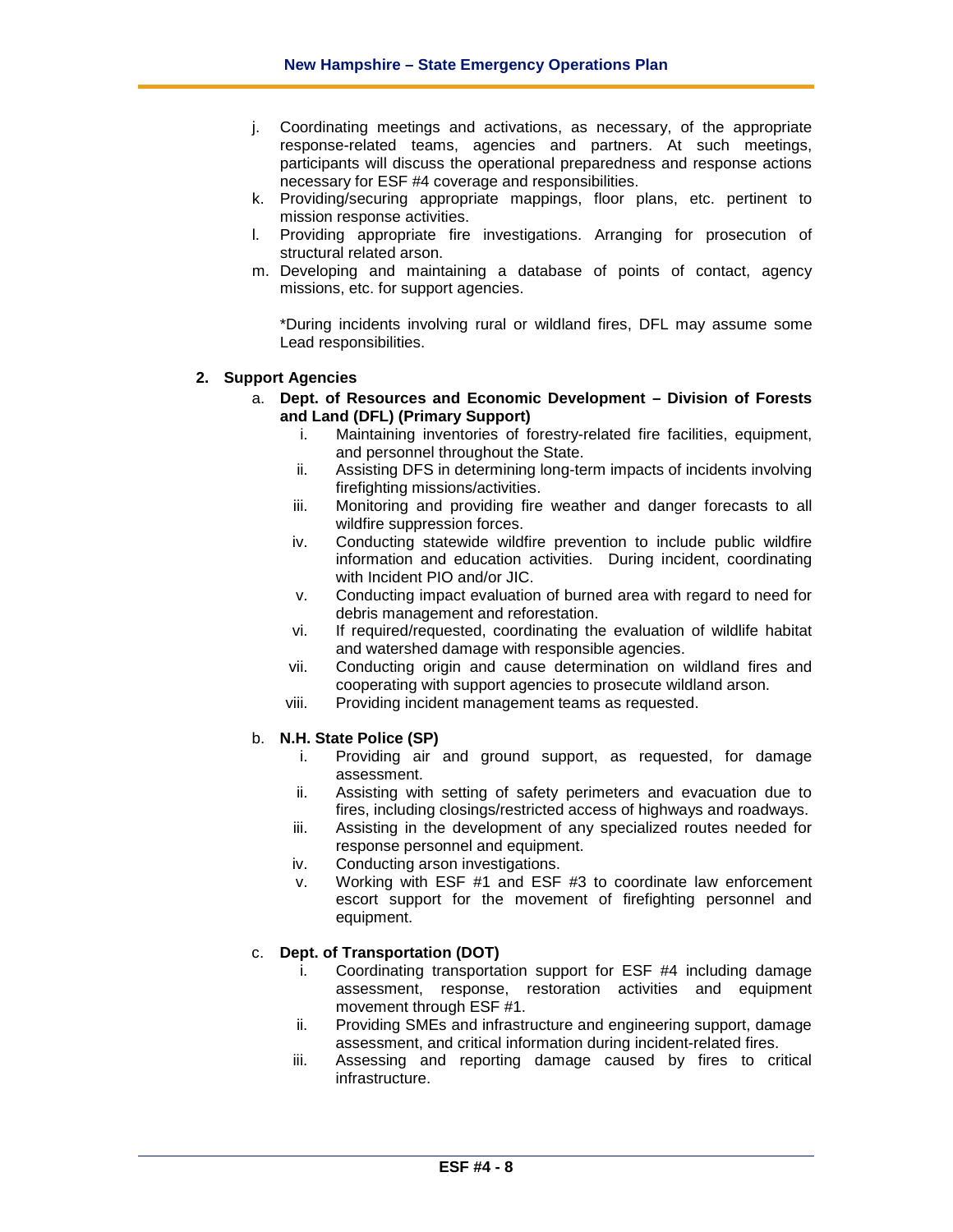#### d. **Dept. of Environmental Services (DES)**

- i. Providing all available and obtainable resources to support ESF #4 missions including emergency surveys, monitoring, and surveillance of fire-impacted environmental resources.
- ii. Providing assistance with disposal and collection of fire-impacted related debris.
- iii. Providing information on location and impact of fire-related incidents on watersheds and other critical public infrastructure and systems, including use by firefighting resources.
- iv. Developing and maintaining a water distribution plan for response personnel.

#### e. **Civil Air Patrol (CAP)**

- i. Being prepared to provide staging area facilities for winged wildland firefighting operations.
- ii. Providing all available and obtainable resources in support of ESF #4 agencies and mission, including transportation of emergency personnel, equipment, materials, and supplies and air reconnaissance for damage assessment and impact surveys.
- iii. Coordinating with the FAA for any flight restrictions that may be required due to smoke or other fire-related causes.

#### f. **NH Fire Chiefs Association**

- i. Providing support in professional guidance and resources as requested and capable.
- ii. Providing tracking of inventory and personnel that may be requested during an activation of ESF #4.

## **C. COORDINATION WITH OTHER EMERGENCY SUPPORT FUNCTIONS:**

All ESFs will coordinate, as appropriate, with other ESFs by:

- **1.** Notifying available resources, including meeting specialized needs and requirements;
- **2.** Providing availability of subject matter experts for specialized requirements;
- **3.** Coordinating all communications and messaging to the public through the PIO/JIC;
- **4.** Assisting with debris removal;
- **5.** Notifying of the availability of facilities that may be used for parking, storage, collection, and staging areas; and,
- **6.** Setting and maintaining of public safety/security perimeters.

## **D. SEOP HAZARD-SPECIFIC INCIDENT ANNEXES WITH ESF #4 RESPONSIBILITIES:**

- Terrorism
- Radiological Incident at Nuclear Power Plant
- Hazardous Materials
- Public Health Emergency

#### **FEDERAL RESPONSE INTERFACE/STATE & INTERNATIONAL MUTUAL AID**

When firefighting exceed the capability of the State, with the approval of the Governor, the ESF #4 Lead Agency will coordinate activities with the Lead Federal Agency for ESF #4 under the provisions of the *National Response Framework (NRF).* State and International Mutual Aid agreements (EMAC/IEMAG, etc.) may also be activated as the situation warrants.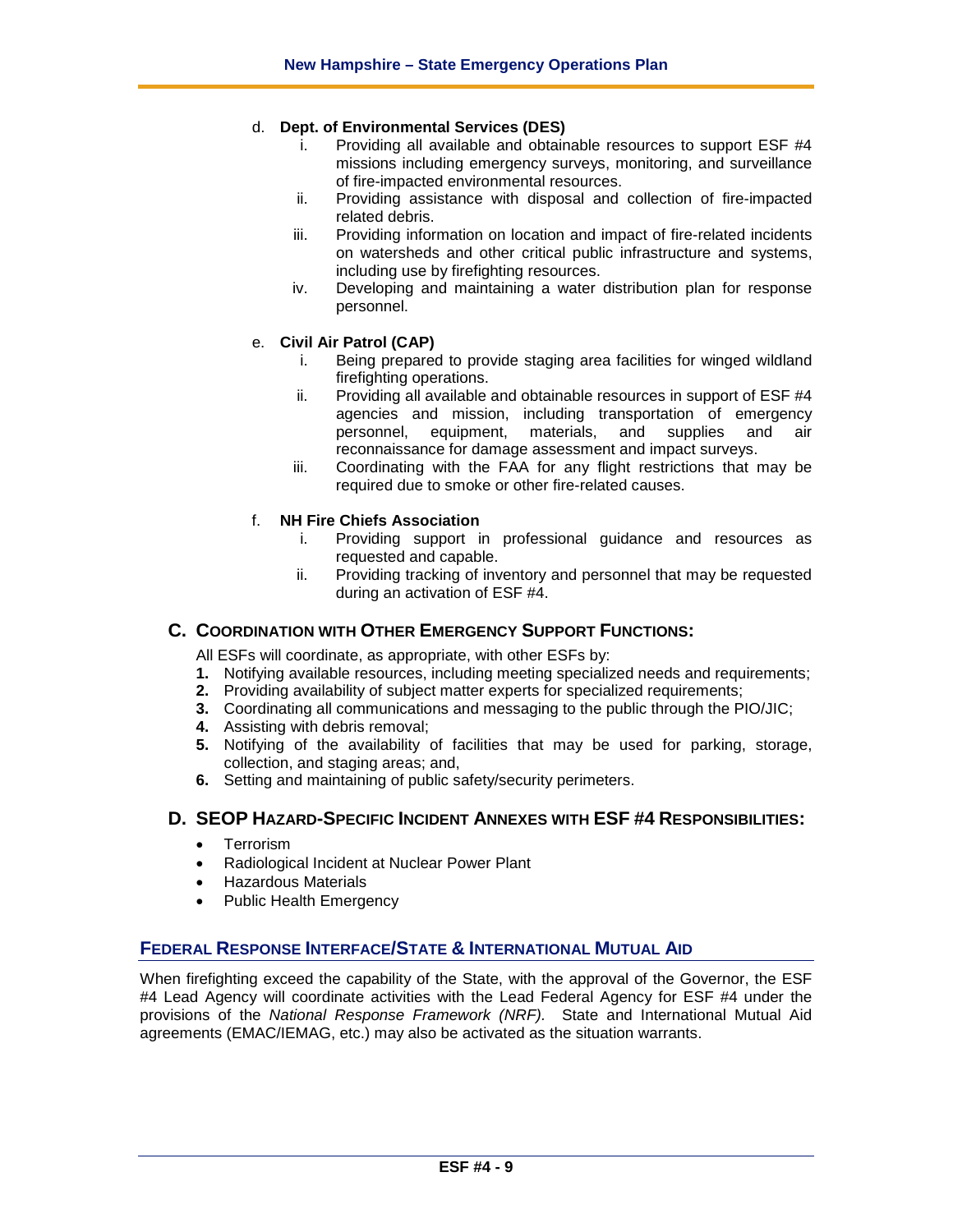## **ADMINISTRATION AND LOGISTICS**

## **A. POLICIES:**

- **1.** All agency and ESF Plans provide for administrative and logistical support necessary to maintain a 24-hour, 7-day-a-week sustained operation.
- **2.** Administrative and logistical support of operational field elements is the responsibility of each participating agency.
- **3.** Provision is made by each participating agency to record all resources used in support of the emergency operation and provide such information to the Finance and Administration Section for consolidation and recording.
- **4.** Participating agencies will be notified when threshold levels are reached for implementation of any federal assistance programs or requests from mutual aid compacts.

#### **B. NOTIFICATION AND REPORTING:**

#### **1. Notification**

- a. The N.H. State Police, a municipality, or State Agency will notify HSEM that an incident has occurred, or has the potential to occur, that threatens or impacts an area of New Hampshire. HSEM will gather information for on-going situational awareness and notify ESFs, as appropriate.
- b. HSEM personnel will make the decision to activate the SEOC and determine level of activation.
- c. If SEOC activation is determined to be necessary, the HSEM Agency Liaison will notify the ESF Lead Agency of the activation and request designated personnel to report to the SEOC or to remain on stand-by.
- d. The Lead Agency will then notify the appropriate ESF Support Agencies and determine coverage/duty roster for the ESF desk in the SEOC. WebEOC will be utilized to provide continuous situational awareness.
- e. All ESF agencies will make appropriate notifications to their appropriate regions, districts or local offices.
- f. The above notification process will be utilized for all phases of activation and activities in which the ESF will be involved.

### **2. Event Reporting**

- a. Event and position logs should be maintained by each ESF agency in sufficient detail to provide historical data on activities taken during the event.
- b. Agencies are also expected to keep their Lead Agency updated upon all activities and actions.
- c. The Lead Agency will be responsible for making periodic reports to their Sections on activities taken by the ESF, in total, during the event and assure they are properly documented.
- d. All financial reporting will be done through the ESF Lead Agency on behalf of its support agencies. All financial management documents must comply with standard accounting procedures and applicable agency, State and Federal guidelines, rules, standards, and laws.

## **3. Agreements/MOUs, etc.**

Lead and Support Agencies will maintain up-to-date agreements and Memorandums of Understanding, Letters of Agreement (MOU/LOA) with various other agencies, regions, states, or countries, as appropriate. Each agency is responsible for keeping these documents updated and with appropriate points of contact. Support Agencies should keep the Lead Agency informed of any such agreements that may impact resources or capabilities during an emergency incident. The State of New Hampshire also maintains agreements and mutual aid compacts on behalf of various organizations. These may be activated as the situation warrants.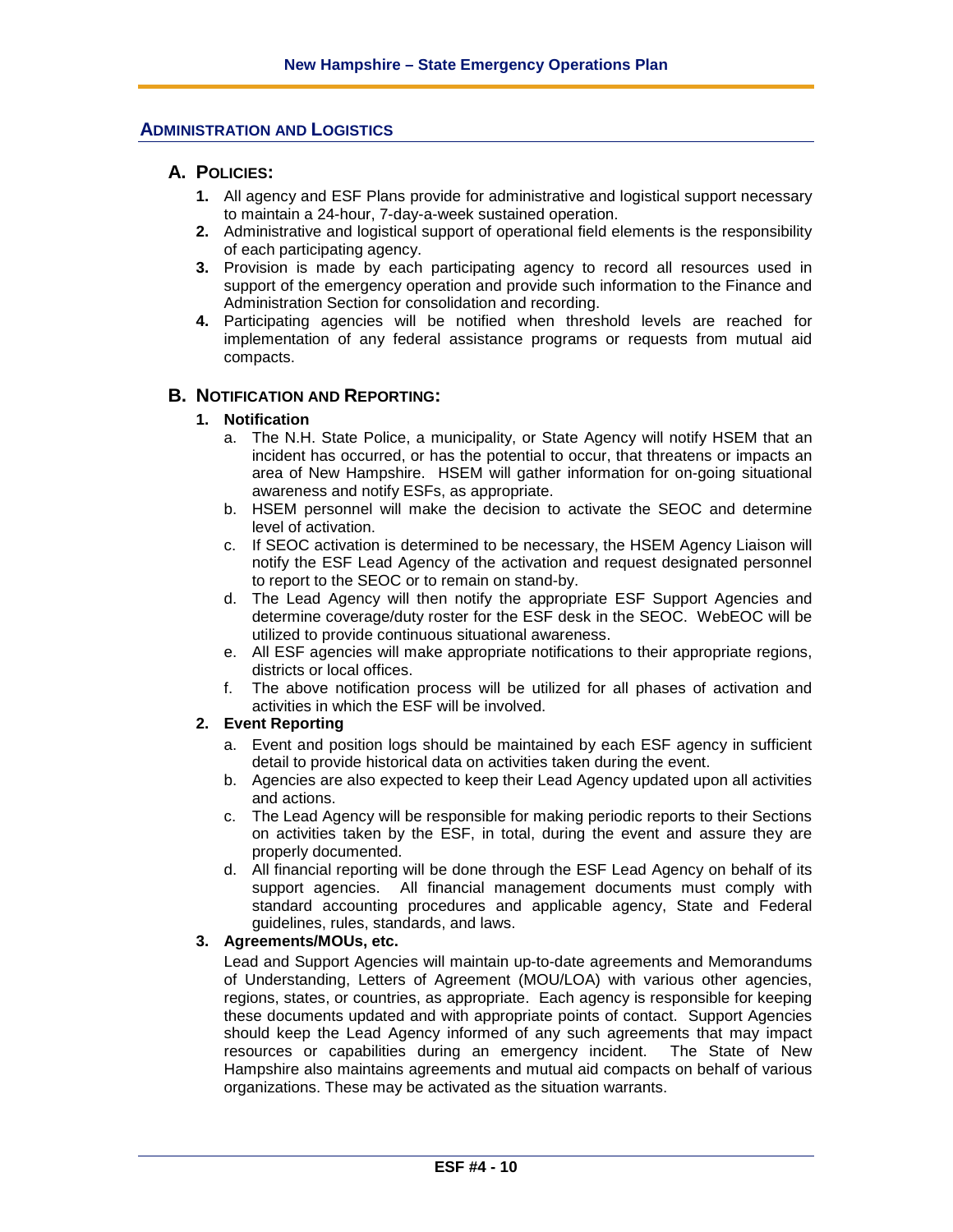## **DEVELOPMENT, MAINTENANCE AND IMPLEMENTATION OF ESF/SEOP**

## **A. RESPONSIBILITIES**

Development, maintenance, and implementation of ESF #4 rests with the Lead Agency in consultation and collaboration with the Support Agencies.

#### **B. CORRECTIVE ACTIONS**

Following each activation, exercise, etc. in which this ESF has been activated, an After-Action Report should be conducted by the Lead Agency with the appropriate Support Agencies. A Corrective Action/Improvement Plan should be developed and incorporated into the ESF response activities when updated.

## **C. UPDATING & REVISION PROCEDURES**

The primary responsibility for the development and overall maintenance of the State Emergency Operations Plan belongs to HSEM. Assistance and input will be sought from all ESFs.

Updating and maintenance of this ESF Appendix rests with the Lead Agency. Coordination, input, and assistance should be sought from all the agencies involved in the ESF activities. An annual review of the Appendix should be conducted with information provided to HSEM for incorporation into the next SEOP scheduled update. This does not preclude the incorporation of any changes immediately into the ESF Appendix. If information collected is of serious enough nature to require immediate revision, HSEM will produce such a revision of the SEOP ahead of schedule.

## **ATTACHMENTS**

#### **A. PLANS**

- **1.** Statewide Mobilization Plan
- **2.** Lead & Support Agency Plans and Procedures maintained individually

#### **B. LISTINGS/MAPS**

- **1.** Maintained by Lead and Support Agencies
- **2.** Fire Mutual Aid Districts Map (Attached below)

## **C. MOUS/LOAS**

- **1.** Fire Marshal's Office Catalogue
- **2.** MOU/MOA
- **3.** Maintained by Lead and Support Agencies

## **D. NATIONAL RESPONSE FRAMEWORK – ESF #4 FIREFIGHTING**

#### **RECORD OF UPDATE**

| <b>Date</b> | Title and Agency of ESF Lead Approving Update |
|-------------|-----------------------------------------------|
|             |                                               |
|             |                                               |
|             |                                               |
|             |                                               |
|             |                                               |
|             |                                               |